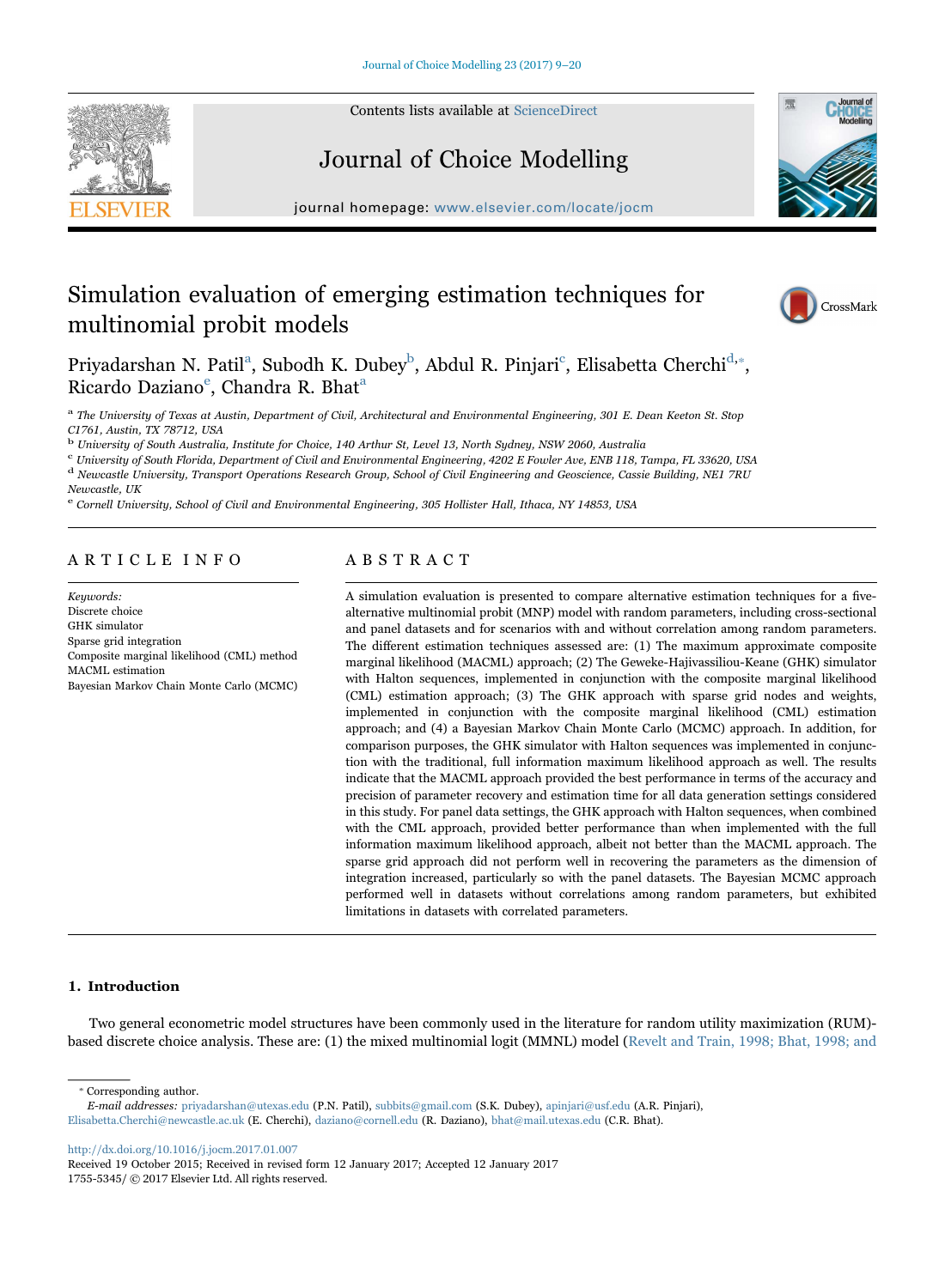## Brownstone and Train, 1998) and (2) the multinomial probit (MNP) model (Daganzo, 1979).

The MMNL model is typically estimated using the MSL approach, whose desirable asymptotic properties are obtained at the expense of computational cost (because the number of simulation draws has to rise faster than the square root of the number of observations used for estimation). Unfortunately, in situations where the dimensionality of integration is high, such as when spatial/ social dependencies are of interest or when considering multi-level (e.g., intra- and inter-individual) unobserved variations in parameters, the computational cost to ensure good asymptotic estimator properties can be prohibitive or, sometimes, simply impractical. Moreover, the MSL estimation and inference can be affected by simulation noise, which might cause problems ranging from non-convergence to inaccuracy and/or non-inversion of the Hessian of the log-likelihood function. Yet, the MSL continues to be the inference approach of choice for MMNL model estimation.

In contrast to the MMNL model, the MNP model has seen relatively little use in the past couple of decades, mainly because its likelihood function involves a truncated multivariate integral (i.e., the cumulative multivariate normal (MVN) function) that is generally more difficult to evaluate using simulation methods compared to the untruncated multivariate integration in the MMNL model. Many studies in the 1990s and earlier on estimating MNP focused on simulation-based estimation, leading up to important advances, including the well known Geweke-Hajivassiliou-Keane (GHK) approach. These studies (for example, Hajivassiliou et al., 1996) demonstrated that the GHK outperformed many other simulation based approaches at that time. As a result, the GHK approach is by far the most commonly used to estimate MNP models. It is worth noting, however, that the GHK is an MSL inference procedure and faces the same problems discussed above in the context of the MSL estimation of the MMNL model. The dimensionality of integration in the MNP model choice probability expressions depends on the number of choice alternatives (and the number of choice occasions per individual in the case of panel data with a general error structure specification). Therefore, the computational cost increases significantly as the number of choice alternatives (or the number of choice occasions per individual) increases. Besides, the GHK simulator is perceived to be relatively more difficult to understand and implement than the MSL simulator for the MMNL (see Train (2009)).

Despite the considerations discussed above, there has been continued interest in MNP for a variety of reasons. The MNP model can indeed be more parsimonious (computationally) than the MMNL in many situations, such as when the number of random coefficients is much more than the number of alternatives (and when the random coefficients are normally distributed). This is because the MNP likelihood function can be expressed as an integral whose dimensionality does not depend on the number of random coefficients in the specification. Besides, in some contexts, the MVN distributional assumption of the MNP may carry better appeal than the extreme value (or multivariate extreme value) distribution used in logit-based models. For example, in social or spatial interaction models, it is much easier to specify parsimonious correlation structures using the MNP kernel than the logit kernel, primarily because of the conjugate nature of the multivariate normal distribution under affine transformations. This is reflected in the almost exclusive use of the MNP kernel for discrete choice models with spatial/social dependence (see a review in Bhat (2015)). Moreover, more recently, there has been a renewed excitement in revisiting the estimation of MNP models using a variety of different methods to approximate or simulate the MVN integrals. Most of these methods can be classified into one of the following three broad categories, each of which is discussed in the following section: (1) Improvements to numerical quadrature methods such as the sparse grid integration (SGI)-based quadrature methods advanced by Heiss and Winschel (2008) and Heiss (2010), (2) Bhat's (2011) maximum approximate composite marginal likelihood (MACML) method, which combines the use of analytic approximations to the MVN integral, as opposed to simulation or numerical evaluation, with a composite marginal likelihood (CML) framework and (3) Advances in Bayesian Markov Chain Monte Carlo (MCMC) methods, particularly those using data augmentation techniques (McCulloch et al., 2000; Imai and van Dyk, 2005).

## 1.1. The current research

Given the increasing interest in MNP models and the emergence of new methods to estimate these models, it is timely to evaluate and compare the performance of different estimation methods available in the literature. Most techniques mentioned above have been compared with traditional frequentist simulation-based approaches, particularly the simulation-based GHK approach (Heiss, 2010; Abay, 2015) or the mixed probit MSL approach (Bhat and Sidharthan, 2011). Some efforts have solely focused on the accuracy of evaluating MVN integrals without examining parameter estimation (Sándor and András, 2004; Connors et al., 2014). To our knowledge, little exists on a comprehensive comparison of the recently emerging methods for MNP estimation in terms of different metrics of importance – the accuracy of parameter recovery, precision of parameter recovery, and the estimation time. The objective of this paper is to fill this gap. Specifically, we compare the following approaches to estimate MNP models:

- (a) The **MACML** approach (as in Bhat  $(2011)$ );
- (b) The SGI-based quadrature method embedded into the GHK approach, labeled the GHK-SGI method, and used in conjunction with the CML estimation approach;
- (c) The GHK-simulator using quasi Monte Carlo draws from Halton sequences (Bhat, 2001, 2003), labeled the GHK-Halton method in the rest of the paper. We used this method in conjunction with the traditional, full information maximum likelihood (FIML) approach as well as the CML approach; and
- (d) The **Bayesian MCMC** approach with data augmentation (as in McCulloch et al. (2000)).

To undertake the comparison among these approaches, we conduct simulation experiments with synthetic datasets for a five-alternative MNP model with five random coefficients (in the rest of this paper, the number of choice alternatives is denoted by I and the number of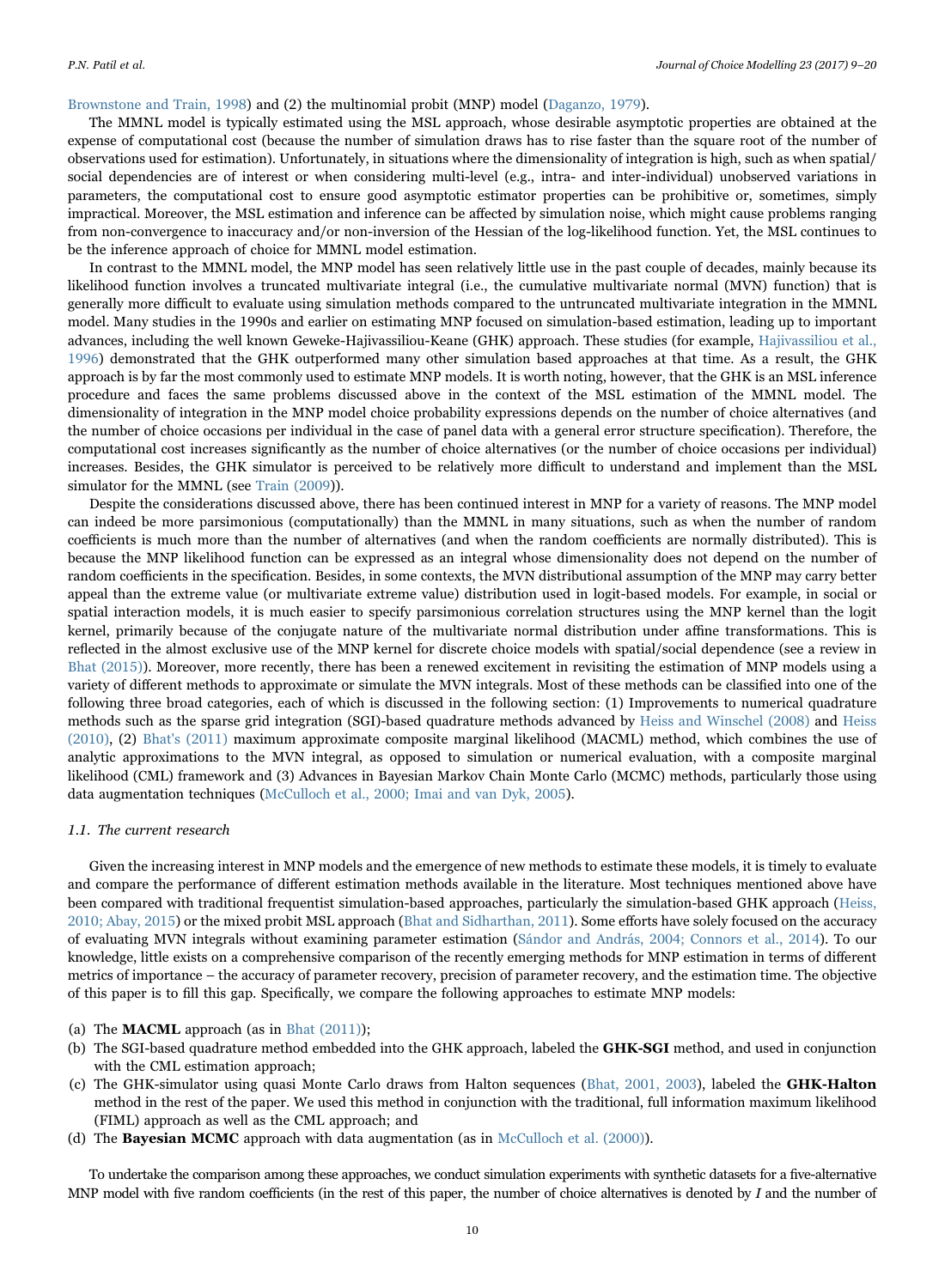random coefficients is denoted by  $K$ ; so  $I=5$  and  $K=5$ ), for scenarios with and without correlation among random parameters, and for both cross-sectional and panel data settings in an aspatial context. For panel (or repeated choice) data, we simulate five choice occasions per individual. Subsequently, we evaluate the relative merits of the different estimation techniques for MNP model estimation.

In addition to the above discussed methods, we explored Heiss's (2010) modified version of the GHK-SGI method, where he implements the SGI in conjunction with an efficient importance sampling (EIS) technique in the GHK approach. However, our experiments with this approach were not successful, with most estimation attempts encountering convergence problems. After a brief description of this method in Section 2.1.3, we discuss the reasons why the method may not have worked in our context.

A few important caveats here in terms of our study. In our simulation design, we will assume independence in the utility kernel error terms across alternatives at each choice occasion. Technically, in the cross-sectional case, one can then view the model as a mixed multinomial probit (MMNP) model for estimation in which we write the likelihood function as the product of univariate cumulative normal functions integrated over an untruncated  $(K + 1)$ -dimensional (i.e, 6-dimensional) integral space (see Eq. (2) in Bhat and Sidharthan (2011)). However, the estimation is easier done using the traditional MNP model basis that involves only a truncated (I−1)-dimensional (i.e, 4-dimensional) integral space (see next section). So, we use the MNP model basis. In the panel case, with a general error structure with individual-specific heterogeneity, choice occasion heterogeneity (or intra-individual variations in taste sensitivity across choice occasions), as well as a general covariance structure across the utilities of alternatives at each choice occasion, the result is an  $(I-1)$ \*5-dimensional (i.e., 20-dimensional) integral for evaluating MNP probabilities in the likelihood function. In spirit, we will assume this general structure as the model basis for evaluating different estimation procedures, even though we only use simpler versions of this structure (that is, only assume individual-specific heterogeneity in the random coefficients) in the simulation design itself. Technically, in the panel case, assuming only individual-specific heterogeneity simplifies the likelihood function when viewed as an MMNP model for estimation.<sup>1</sup>

For all the frequentist approaches tested on panel data in this paper (except one exception as discussed at the end of this paragraph), we consider the CML estimation approach within the generic MNP model basis, which reduces the dimensionality of integration by compounding (within each individual) all pairs (or couplets) of choice occasion probabilities. Doing so reduces the dimensionality of the MVNCD function to be evaluated in the CML function to  $[2 \times (K-1)]$  dimensions (that is, to an 8-dimensional MVNCD function in the simulation case). That is, all the frequentist approaches (the GHK-Halton, the GHK-SGI, and the MACML) are applied in the panel case using the CML estimation approach rather than the full maximum likelihood estimation approach (for the cross-sectional case, the CML and the full maximum likelihood estimation approaches collapse to being exactly the same).<sup>2</sup> However, to examine the benefit of the CML-based approach for the GHK-Halton simulator (i.e., the GHK-Halton-CML approach), we also evaluated the performance of the traditional GHK-Halton simulator embedded within the full information maximum likelihood (i.e., the GHK-Halton-FIML approach).

# 2. The multinomial probit model

The structure of the panel version of the MNP model is presented here. The cross-sectional model corresponds to a panel with one choice instance per individual. Also, for ease in presentation, a balanced panel is assumed with all alternatives available at each choice instance for each individual.

Let *t* be the index for choice instance  $(t = 1, 2, ..., T)$ , *q* be the index for individual  $(q = 1, 2, ..., Q)$ , and *i* be the index for choice alternatives  $(i = 1, 2, ..., I)$ . Next, write the utility that an individual *q* derives from choosing alternative *i* at choice instance *t* as:

$$
U_{qi} = \beta' \, q \mathbf{x}_{qi} + \xi_{qli},\tag{1}
$$

where  $x_{qti}$  is a ( $K \times 1$ ) vector of exogenous attributes and  $\beta$  is an individual specific ( $K \times 1$ ) column vector of coefficients. Assume that  $β<sub>i</sub>$  is distributed multivariate normal with mean vector **b** and covariance matrix **Ω** = **L**L', where **L** is a lower-triangular Cholesky factor of  $\Omega$ . That is,  $\beta_q = b + \widetilde{\beta}_q$ , where  $\widetilde{\beta_q} \sim \text{MVN}_K(\mathbf{0}_K, \Omega)$  where  $\mathbf{0}_K$  is a  $(K \times 1)$  vector of zeros. In this paper, we assume no correlation across random coefficients of different individuals  $(Cov(\theta_q, \theta_q) = 0, \forall q \neq q')$ , and no variation in  $\theta_q$  across different choice occasions of the same individual. In addition, we assume that the *ξ<sub>qui</sub>* terms are IID normally distributed across individuals, alternatives, and choice occasions, with mean zero and variance  $0.5<sup>3</sup>$ 

With the notations as above, we may write the utility expression in Eq. (1) as:

$$
U_{qii} = (\boldsymbol{b} + \widetilde{\beta}_q)' \mathbf{x}_{qii} + \xi_{qii} = \boldsymbol{b}' \mathbf{x}_{qii} + (\widetilde{\beta}_q' \mathbf{x}_{qii} + \xi_{qii}) = \boldsymbol{b}' \mathbf{x}_{qii} + \varepsilon_{qii}, \text{ where } \varepsilon_{qii} = (\widetilde{\beta}_q' \mathbf{x}_{qii} + \xi_{qii})
$$
\n(2)

Next, define the following vectors and matrices (where **IDEN**<sub>*T*</sub> stands for the identity matrix of dimension *T*):  $U_{qt} = (U_{qt1}, U_{qt2}, \dots, U_{qt1})'$  [ $(I \times 1)$  vector],  $U_q = (U'_{q1}, U'_{q2}, \dots, U'_{qT})'$  [ $(TI \times 1)$  vector],

<sup>&</sup>lt;sup>1</sup> This is because the individual likelihood function can be written as the product of univariate cumulative normals integrated over an inside untruncated onedimensional integral (to obtain the choice occasion-specific probability of the individual), followed by the product of all the choice occasion-specific probabilities across the choice occasions of the individual integrated over an outside untruncated K-dimensional integral space (see Eq. (4) in Bhat and Sidharthan (2011)). Obviously, this way of integral evaluation in our simulation setting using the MMNP model basis is much easier to estimate than the 20-dimensional integral in the generic MNP model basis. However, we will use the generic M

In the CML approach for the panel case, we consider all pairings of the couplet probabilities within an individual (that is, we consider all 10 pairings across the five choice occasions of each individual; see Section 2 for details). However, the CML approach does not need all pairings. A subset of the authors is testing the consequence of using fewer pairings within each individual within the CML context (see Bhat (2014) for additional details). Doing so can lead to substantial reductions in computation time beyond what is presented here for the MACML and other frequentist approaches.<br><sup>3</sup> Some of these assumptions may be relaxed to generate a variety of spatial/local dependence or time-varying co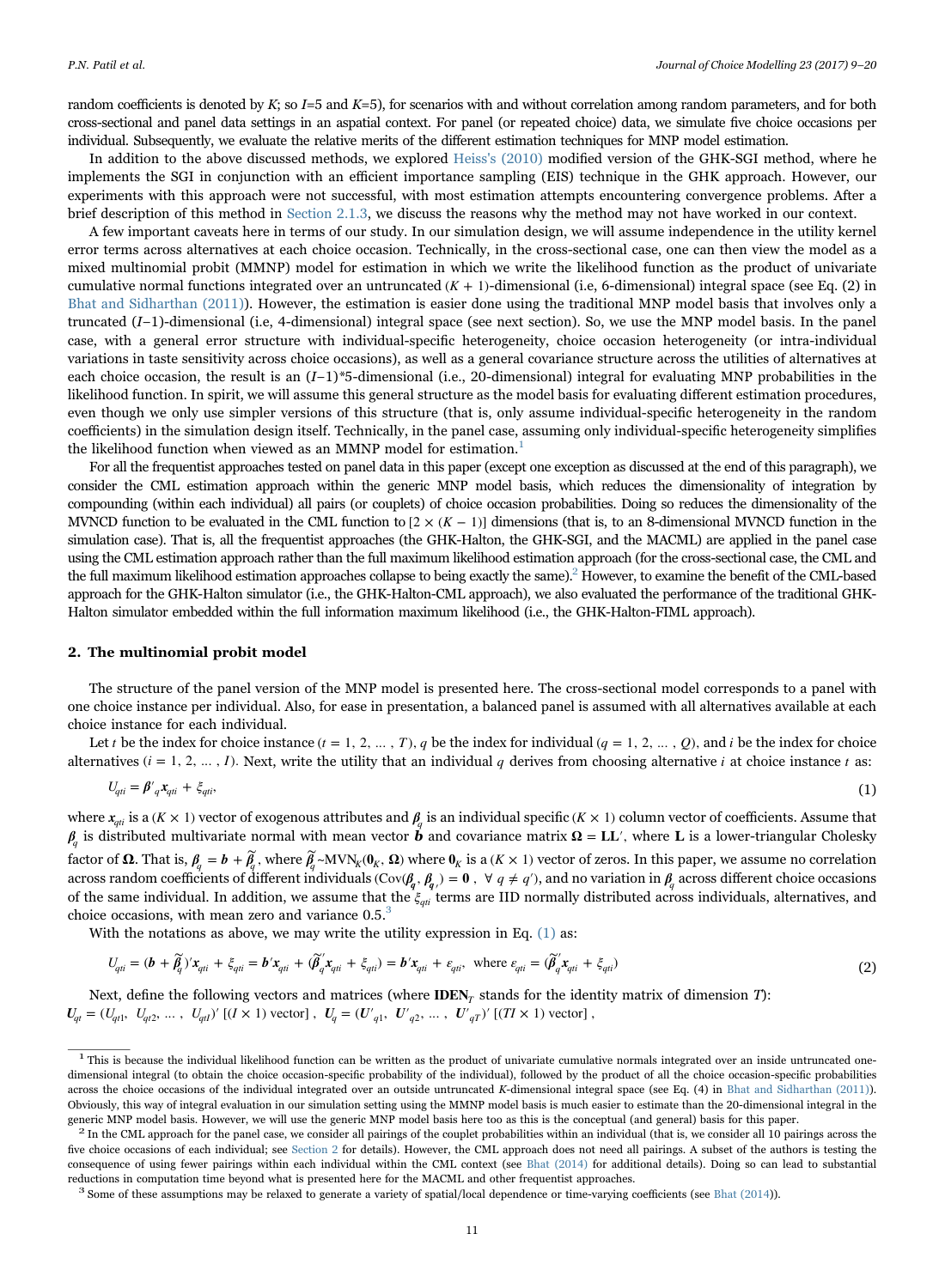$\xi_{qt} = (\xi_{qt1}, \xi_{qt1}, \dots, \xi_{qtl})'$  [( $I \times 1$ ) vector],  $\xi_{qt} \sim \text{MVN}_I(\mathbf{0}_I, 0.5^* \mathbf{IDEN}_I)$ ,  $\boldsymbol{\xi}_q = (\boldsymbol{\xi'}_{q1}, \ \boldsymbol{\xi'}_{q2}, \ \dots, \ \boldsymbol{\xi'}_{qT})'$  [( $TI \times 1$ ) vector],  $\boldsymbol{\xi}_q$  ~MVN<sub>TI</sub>( $\boldsymbol{0}_{T}$ , 0.5\***IDEN**<sub>TI</sub>) where **IDEN**<sub>TI</sub> = **IDEN**<sub>T</sub>  $\otimes$  **IDEN**<sub>t</sub>,  $\mathbf{x}_{qt} = (\mathbf{x}'_{qt1}, \mathbf{x}'_{qt2}, \dots, \mathbf{x}'_{qt})'$  [( $I \times K$ ) matrix],  $\mathbf{x}_{qt} = (\mathbf{x}'_{qt}, \mathbf{x}'_{q2}, \dots, \mathbf{x}'_{qT})'$  [( $TI \times K$ ) matrix], and  $\epsilon_{qt} = (\epsilon_{qt1}, \epsilon_{qt1}, \dots, \epsilon_{qtl})'$  [( $I \times 1$ ) vector],  $\epsilon_{qt} \sim \text{MVN}_l(\mathbf{0}_l, \mathbf{x}_{qt} \mathbf{\Omega} \mathbf{x'}_{qt} + 0.5^* \mathbf{IDEN}_l)$ , and  $\epsilon_q = (\epsilon'_{q1}, \epsilon'_{q2}, \dots, \epsilon'_{qT})'$  [(*TI* × 1) vector].

Eq. (2) may now be written in a compact form for all individuals and choice occasions as:

$$
U_q = \mathbf{V}_q + \boldsymbol{\epsilon}_q, \text{ where } \mathbf{V}_q = \mathbf{x}_q \mathbf{b} \text{ and } \boldsymbol{\epsilon}_q = \mathbf{x}_q \widetilde{\boldsymbol{\beta}}_q + \boldsymbol{\xi}_q. \tag{3}
$$

The distribution of  $\epsilon_a$  may be expressed as:  $\epsilon_a \sim MVM_{T}(0_T, \Xi_a)$  with  $\Xi_a = [x_a \Omega x'_a + 0.5*IDEN_{T1}]$  and that of  $U_a$  may be expressed as:  $U_a \sim \text{MVN}_{TI}(\mathbf{V}_a, \Xi_a)$ .

Let individual *q* be assumed to choose alternative  $m_{at}$  at choice occasion t. Let  $m_a = (m_{a1}, m_{a2}, \dots, m_{aT})'$  [( $T \times 1$ ) vector]. To estimate the model, we need to construct the likelihood that the utility differences (with respect to the chosen alternative) for all choice occasions are less than zero. To do so, define  $M_a$  as a  $[T \times (I - 1)] \times TI$  block diagonal matrix, with each block diagonal being of size  $(I-1) \times I$  and containing the matrix  $M_{qt}$ .  $M_{qt}$  itself is constructed as an identity matrix of size  $(I-1)$  with an extra column of "−1" values added at the  $m_{qt}$ <sup>th</sup> column. Then the construction of the likelihood expression for individual  $q$  (i.e. the joint probability of the sequence of choices  $(m<sub>a</sub>)$  made by the individual q) is given below:

$$
L_q = \Pr\left(\mathbf{M}_q U_q < \mathbf{0}_{T(I-1)}\right) = \Pr\left(\mathbf{M}_q (\mathbf{V}_q + \boldsymbol{\epsilon}_q) < \mathbf{0}_{T(I-1)}\right) = \Pr(\mathbf{\eta}_q < \mathbf{B}_q) \text{ where } \mathbf{\eta}_q = \mathbf{M}_q \boldsymbol{\epsilon}_q \text{ and } \mathbf{B}_q = -\mathbf{M}_q \mathbf{V}_q \tag{4}
$$

That is,  $L_q = \int_{\eta_q = -\infty}^{\mathcal{B}_q} f(\eta_q) d\eta_q$  where  $f(\eta_q)$  is the multivariate normal density function for a  $G = [(I-1) \times T]$  dimensional normal variate with mean  $\mathbf{0}_{T(I-1)}$  and covariance matrix  $\mathbf{\Lambda}_q = \mathbf{M}_q \mathbf{E}_q \mathbf{M}'_q$ . To rewrite  $L_q$  in terms of the standard multivariate normal distribution, define *<sup>ω</sup>***<sup>Λ</sup>***<sup>q</sup>* as the diagonal matrix of standard deviations of **<sup>Λ</sup>***q*. The vector **<sup>ω</sup>** *<sup>η</sup>* **<sup>Λ</sup>** *<sup>q</sup>* −1 *<sup>q</sup>* is standard multivariate normally distributed with correlation matrix  $\Lambda_q^* = \omega_{\Lambda_q}^{-1} \Lambda_q \omega_{\Lambda_q}^{-1}$ . Eq. (4) may now be written as:

$$
L_q = \int_{\alpha_q = -\infty}^{\mathbf{B}_q^*} \phi_G(\mathbf{0}_G; \Lambda_q^*) d\alpha_q = \phi_G[\mathbf{B}_q^*; \Lambda_q^*]
$$
\n(5)

where  $\phi_c$ [.;.] and  $\phi_c$ [.;.] are the standard MVN probability density and the MVNCD function of dimension G, respectively, and  $\mathbf{B}_q^* = \mathbf{\omega}_{\Lambda_q}^{-1} \mathbf{B}_q.$ 

The dimensionality of the integration in Eq. (5) is  $(I - 1) \times T$ . Therefore, as the number of choice alternatives or the number of choice occasions per individual increases, the likelihood function becomes computationally expensive or in some cases infeasible to evaluate at a level of accuracy and smoothness needed for parameter estimation using traditional techniques.

A potential solution to reduce the dimensionality of integration is to use the composite marginal likelihood (CML) approach, where the overall likelihood function is calculated as the product of low dimensional marginal densities (see Bhat (2014)). In the current context, the CML function for an individual  $q$  may be written as a product of the pairwise joint probabilities of the individual's choices over all pairs of choice occasions (Bhat, 2011):

$$
L_{q,CML} = \prod_{t=1}^{T-1} \prod_{g=t+1}^{T} \Pr(m_{qt}, m_{qg})
$$
\n(6)

To further develop the CML function above, define  $\mathbf{B}_{q/g} = \mathbf{\Delta}_{qtg} \mathbf{B}_{q}$ ,  $\mathbf{\Delta}_{qg} = \mathbf{\Delta}_{qtg} \mathbf{\Delta}_{q} \mathbf{\Delta}_{q'tg}^{\prime}$ ,  $\mathbf{B}_{qtg}^* = \mathbf{\omega}_{\mathbf{\Delta}_{qtg}^{\dagger}} \mathbf{B}_{qtg}$  $\overrightarrow{B}_{qtg}$ , and  $\overrightarrow{A}_{qtg}^* = \omega_{\overrightarrow{A}_{qtg}} \overrightarrow{A}_{qtg} \omega_{\overrightarrow{A}_{qtg}}$ −1 ⊼ − <del>∩−</del>1 *qtg* <sup>1</sup><sup>o</sup> *A<sub>qtg</sub>* where  $\Delta_{abc}$  is a 2(*I* − 1) ×  $T(I - 1)$ -selection matrix with an identity matrix of size (*I* − 1) occupying the first (*I* − 1) rows and the  $[(t-1) \times (I-1) + 1]$ <sup>th</sup> through  $[t \times (I-1)]$ <sup>th</sup> columns, and another identity matrix of size  $(I-1)$  occupying the last  $(I-1)$  rows and the  $[(g - 1) \times (I - 1) + 1]^n$  through  $[g \times (I - 1)]^n$  columns. All other elements of  $\Delta_{qtg}$  take a value of zero. Then  $L_{q, CML}$  in Eq. (6) may be written as:

$$
L_{q,CML} = \prod_{t=1}^{T-1} \prod_{g=t+1}^{T} \Phi_{2\times(I-1)} \left[ \mathbf{B}_{qtg}^*, \mathbf{X}_{qtg}^* \right]
$$
(7)

Working with the above CML function helps reduce the dimensionality of integration from  $(I - 1) \times T$  (in the likelihood function of Eq. (5)) to  $(I-1) \times 2$ , thereby reducing the model estimation time substantially, and alleviating convergence and parameter recovery problems arising due to large dimensional integrals in the original likelihood function. Of course, if there is only one choice occasion, then the CML expression in Eq. (7) collapses to the usual full-information likelihood based estimation approach.

#### 2.1. MNP estimation techniques

In this section, we discuss the different approaches evaluated in this study for estimating MNP models.

#### 2.1.1. The Maximum Approximate Composite Marginal Likelihood (MACML) Approach

Bhat (2011) proposed the MACML approach that utilizes a CML estimation procedure (Varin, 2008; Bhat, 2014) combined with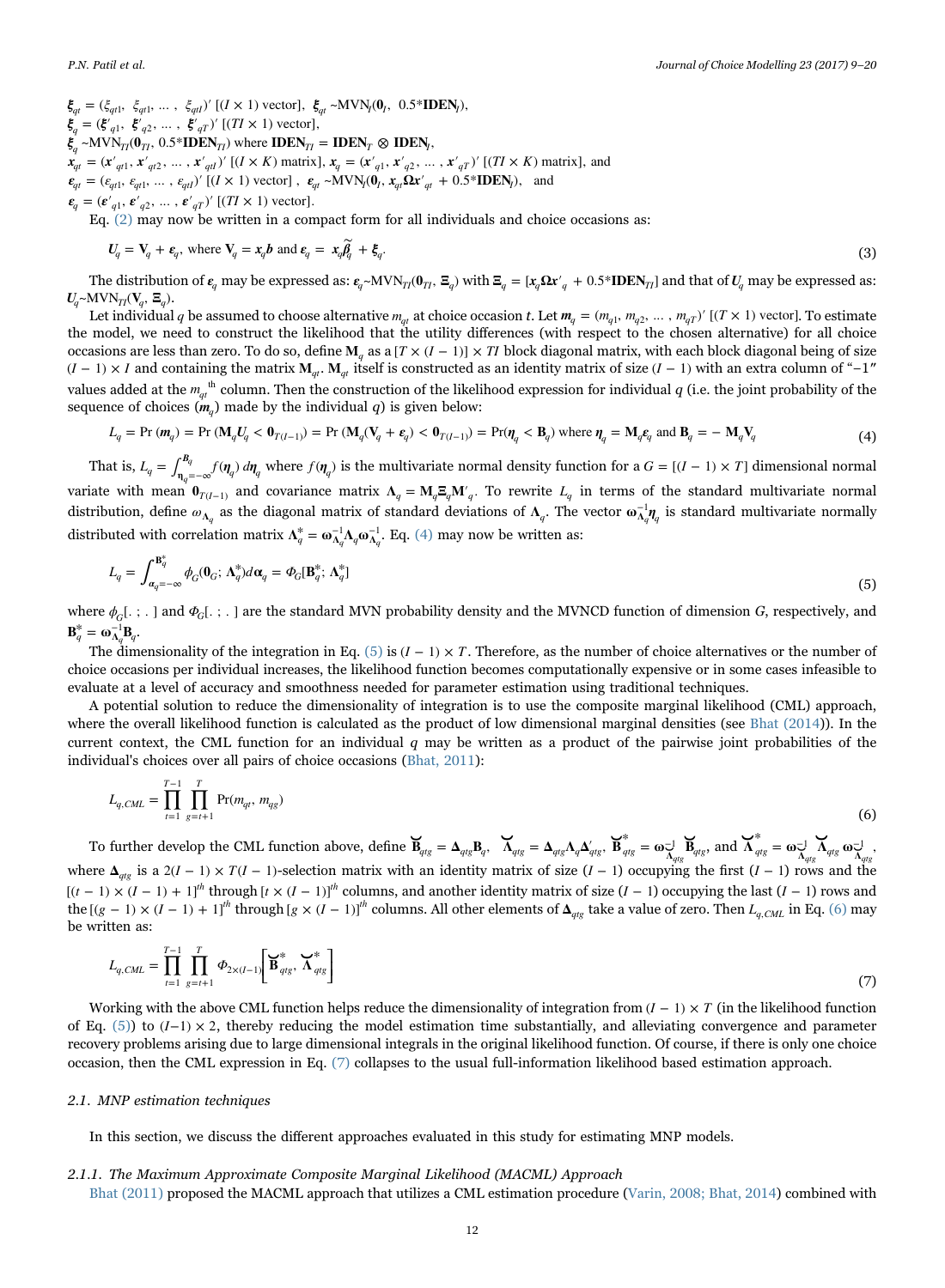an analytic approximation to evaluate the MVN cumulative distribution (MVNCD) function in MNP models. The analytic approximation he used is based on the decomposition of the multivariate integral into a product of conditional probabilities that are approximated analytically (see Solow (1990) and Joe (1995), though these earlier studies focused on the evaluation of a single MVNCD function, while Bhat proposed an approach to incorporate the analytic approximation in an estimation setting with multiple MVNCD function evaluations). There are at least two advantages of the MACML approach. First, using an analytic expression for the MVNCD function obviates the need for simulation. This also renders the approximated likelihood surface smooth and well behaved for optimization purposes. Second, the CML estimation technique helps in reducing large dimensional integrals (due to panel or repeated-choice data, or spatial/social interactions) into products of lower dimensional integrals. To conserve space, we do not provide additional details on this approach but refer the reader to Bhat (2011).

#### 2.1.2. The GHK-Halton simulator

The GHK approach starts with transforming the correlated error differences in an MNP model into linear functions of uncorrelated standard normal deviates using the Cholesky decomposition of the error difference covariance matrix. Doing so helps in recasting the MVNCD as a recursive product of univariate (conditional) cumulative normal distributions. We do not discuss this simulator in any more detail, but refer the reader to Train (2009) for a good exposition of this method. The one difference from the discussion in Train (2009) is that we embed the Halton approach to recursively simulate draws from the truncated regions (as discussed in detail in Bhat et al. (2010)) instead of drawing from pseudo-Monte Carlo sequences in the traditional GHK-simulation approach; therefore, the label GHK-Halton simulator. In addition, as indicated earlier, for panel data settings, we consider both the CML estimation approach (using Eq. (7)) as well as the full information MSL (FIML) approach (using Eq. (5)) in conjunction with the GHK-Halton simulator.

#### 2.1.3. The GHK Approach with Sparse Grid Integration (GHK-SGI)

Heiss and Winschel (2008) proposed a multivariate quadrature method using the concept of sparse grid integration (SGI) that has been gaining popularity for the evaluation of multidimensional integrals. SGI-based multivariate quadrature is similar to traditional quadrature, except that the multivariate node points at which the integrand is evaluated are chosen cleverly and sparsely (based on a tensor product rule from Smolyak (1963)) to avoid the curse of dimensionality from operating on a full grid of all combinations of nodes in all dimensions. Heiss and Winschel (2008) describe this approach in detail and demonstrate the effectiveness of the approach in evaluating multidimensional integrals of up to 20 dimensions for MMNL (not MNP) parameter estimation. In the current paper on MNP parameter estimation, we employ the GHK-SGI approach, where the SGI nodes and weights are used within the GHK framework, instead of drawing from Psuedo-Monte Carlo or Quasi-Monte Carlo sequences as in traditional GHK-simulation (see Abay (2015) for a similar setup for multivariate binary probit models). Further, as indicated earlier, we used the CML estimation in conjunction with the GHK-SGI approach.

#### 2.1.4. The GHK simulator with Efficient Importance Sampling and sparse grids

The performance of quasi-random (e.g., Halton) sequence-based GHK simulation may be enhanced through the use of Efficient Importance Sampling (EIS), a variance-reduction technique based on the idea that a certain set of draws from a given sequence contribute more toward the approximation of the integral than other draws from the same sequence. If one can sample such 'important' values more frequently, the approximation will be quicker and more accurate. Hence, the key to importance sampling is to choose an auxiliary distribution (also called the importance sampler) which facilities easy sampling of important draws along with reducing the sampling variance (i.e., distance between the importance sampler and the initial sampler). In this context, Heiss (2010) proposes the use of a normally distributed importance sampler inside the GHK simulator along with a weighted least squares technique proposed by Richard and Zhang (2007) to minimize the sampling variance. Heiss (2010) provides Monte Carlo evidence that the resulting GHK-EIS-SGI approach offers better (and less computationally intensive) parameter recovery than the simulationbased GHK procedure in the context of panel binary probit models.

A potential problem with the use of sparse grids in conjunction with importance sampling is that a significant percentage of sparse grid nodes might be associated with negative weights. And using negative weights within weighted least squares technique to minimize the variance (i.e., minimizing an objective function using negative weights) might lead to undue importance to the negative weights causing convergence issues during parameter estimation. This is a reason why our experiments to estimate MNP models with Heiss's (2010) GHK-EIS-SGI approach were not successful, with most estimation attempts encountering convergence issues. We attempted two adhoc solutions to address this problem: (1) neglect all the SGI nodes with negative weight during the minimization of sampling variance, and (2) replace negative SGI weights by their absolute values. Neither of these approaches appears to guarantee a smooth estimation, as we found in the current study. Thus, we dropped the GHK-EIS-SGI approach in further investigations in this paper.

# 2.1.5. The Bayesian MCMC approach

Advances in the Bayesian domain have led to efficient MCMC methods for estimating MNP models, particularly using the data augmentation technique. Application of the Bayesian method of estimation to MNP consists of a Markov chain Monte Carlo (MCMC) approximation of the posterior distribution of the model parameters. The basic idea is to augment the parameter space so that simulated realizations of the random utility are generated. Therefore, data augmentation in this case implies that the dependent variable (the utility function) becomes observable, making it possible to use standard Bayesian regression techniques for estimating both the population parameters and the random taste variations. Both McCulloch et al. (2000) and Imai and van Dyk (2005) follow this approach. However, the McCulloch et al. (2000) method incorporates the normalization for utility scale after the estimation is done. Imai and van Dyk's (2005) method improved on this by considering the normalization for utility scale explicitly at the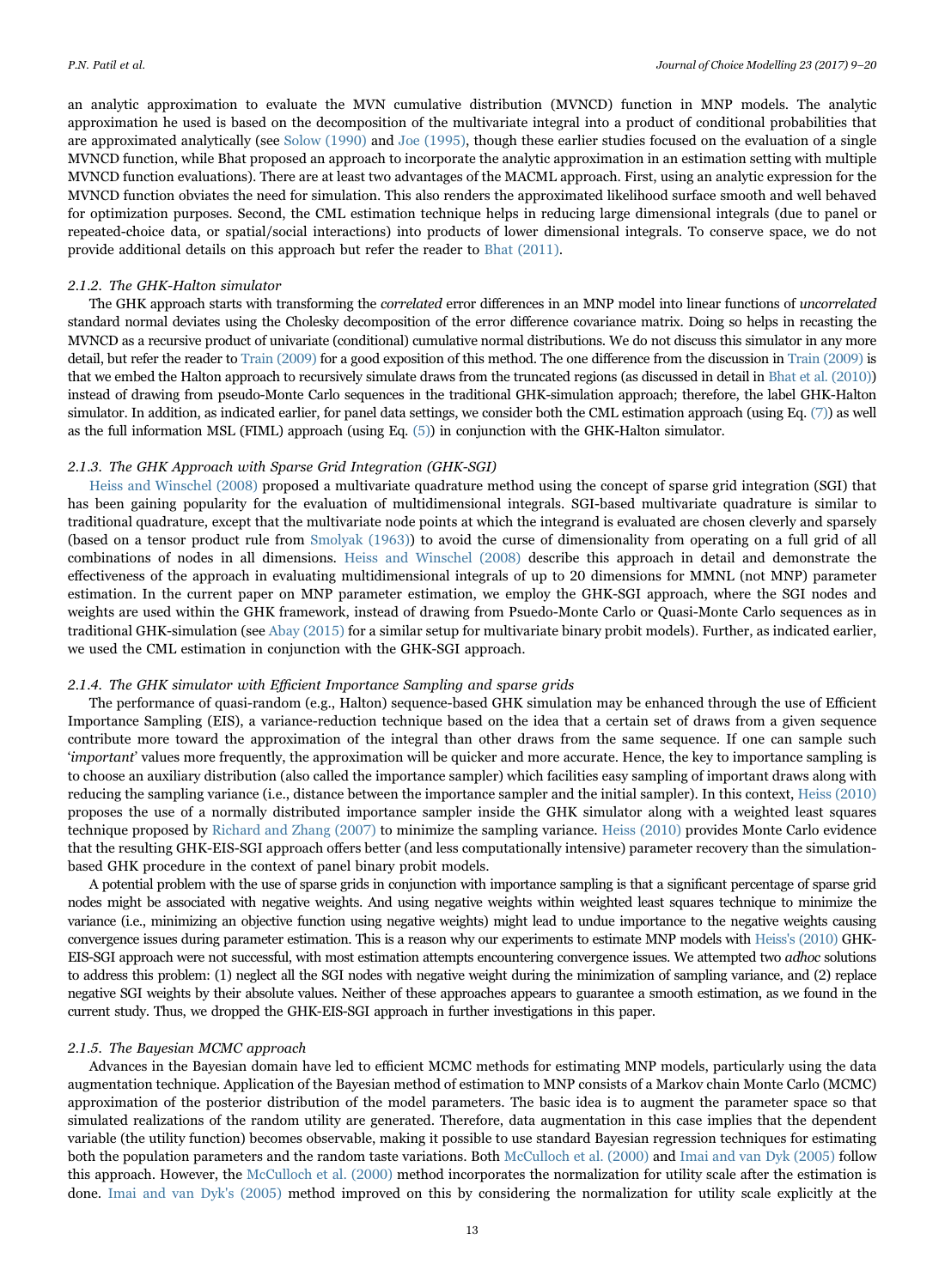beginning of estimation (similar to the frequentist approach). In the current study, we evaluate the performance of the McCulloch et al. (2000) method and leave the Imai and van Dyk (2005) approach for future research.

## 3. Design of the simulation experiment

We consider MNP models with five alternatives and five independent variables (and five random coefficients, one on each of the independent variables) for the following four data generation processes: (a) Cross-sectional data without correlation among random parameters, (b) Cross-sectional data with correlation among random parameters, (c) Panel data without correlation among random parameters, and (d) Panel data with correlation among random parameters.

Consider a "true" or underlying probit model according to the utility function:  $U_{qti} = \beta'_{q} x_{qti} + \xi_{qti}$  as in Eq. (1). For all the datasets generated in this study, the values of each of the five independent variables *xqti* for the alternatives are drawn from a standard normal distribution. We allow random coefficients on all the five independent variables in  $x_{qji}$ . That is,  $\beta_i$  is a vector of normally distributed coefficients with mean  **and covariance matrix <b>Ω**. For the case of uncorrelated random parameters, we assume a diagonal covariance matrix with all the diagonal elements set to a value of 1, entailing the estimation of five diagonal elements (albeit all are of value 1). For the case of correlated random parameters, the matrix **Ω** has the following positive definite non-diagonal specification with five diagonal elements and five non-zero off-diagonal elements, entailing the estimation of fifteen covariance matrix parameters:

| $\pmb{\Omega} = \left[ \begin{array}{cccccc} 1.00 & -0.50 & 0.25 & 0.75 & 0.00 \\ -0.50 & 1.00 & 0.25 & -0.50 & 0.00 \\ 0.25 & 0.25 & 1.00 & 0.33 & 0.00 \\ 0.75 & -0.50 & 0.33 & 1.00 & 0.00 \\ 0.00 & 0.00 & 0.00 & 0.00 & 1.00 \end{array} \right]$ |  |  |
|--------------------------------------------------------------------------------------------------------------------------------------------------------------------------------------------------------------------------------------------------------|--|--|
|                                                                                                                                                                                                                                                        |  |  |
|                                                                                                                                                                                                                                                        |  |  |
|                                                                                                                                                                                                                                                        |  |  |
|                                                                                                                                                                                                                                                        |  |  |

Finally, each kernel error term  $\xi_{qi}$  (q =1, 2, ..., Q; t=1, 2, 3, ..., T; i=1, 2, ..., I) is generated from a univariate normal distribution with a variance of 0.5.

For the cross-sectional datasets, we generate a sample of 2500 realizations of the five independent variables corresponding to 2500 individuals. For the panel datasets, we generate a sample of 2500 realizations of the five independent variables corresponding to a situation where 500 individuals each have five choice occasions for a total of 2500 choice occasions. These are combined with different realizations of *<sup>β</sup><sup>q</sup>* and *ξqti* terms to compute the utility functions as in Eq. (1) for all individuals and choice occasions. Next, for each individual and choice occasion, the alternative with the highest utility for each observation is identified as the chosen alternative. This data generation process is undertaken 200 times with different realizations of the vector of coefficients *<sup>β</sup><sup>q</sup>* and error term  $ξ_{\alpha ti}$  to generate 200 different datasets for each of the four variants of MNP.

For each of the above 200 datasets, we estimate the MNP using each of the estimation approaches. For the MACML approach, we used a single random permutation as discussed in Section 2.1.1. For estimating models with the GHK-Halton approach, we used 500 Halton draws. For the GHK-SGI approach, to keep the estimation times similar to the GHK-Halton approach, we computed the MVN integral over 351 and 589 supports points for cross-sectional and panel cases, respectively. For the Bayesian approach, we used 50,000 MCMC draws for all four cases with a burn-in of the first 500 elements of the chain.<sup>4</sup> Finally, for all the three frequentist methods, standard errors of parameter estimates (for each dataset) were computed using the Godambe (1960) sandwich estimator  $(H^{-1}JH^{-1})$ , where H is the Hessian matrix and J is the sandwich matrix). The Hessian and sandwich matrices were computed at the convergent parameters using analytic expressions that a. For the MCMC method, the standard errors of the parameter estimates (for each dataset) were calculated as the standard deviation of the parameter's posterior distribution at convergence.

To measure the performance of each estimation method, we computed performance metrics as described below.

(a) For each parameter, compute the mean of its estimates across the 200 datasets to obtain a mean estimate. Compute the absolute percentage (finite sample) bias (APB) of the estimator as

$$
APB = \frac{\text{mean estimate} - \text{true value}}{\text{true value}} \times 100.
$$

If a true parameter value is zero, the APB is computed by taking the difference of the mean estimate from the true value (=0), dividing this difference by the value of 1 in the denominator, and multiplying by 100.

(b) For each parameter, compute the standard deviation of the parameter estimate across the 200 datasets, and label this as the finite sample standard error or FSSE (essentially, this is the empirical standard error or an estimate of the standard deviation in finite samples). For the Bayesian MCMC method, the FSSEs are calculated as the standard deviation of the mean of the posterior estimates across different datasets.

<sup>4</sup> The issue of the number of iterations in the simulation chain prior to convergence to the joint posterior distribution of parameters (that is, the "burn-in") has received quite a bit of attention in the Bayesian estimation literature, with no clear consensus regarding the number of iterations that should be considered as "burnin". While some studies (see, for example, Johndrow et al., 2013; Burgette and Reiter, 2013; Wang et al., 2014) use a specific number (such as 1000 or 3000 or 10,000) for burn-in iterations, others (see, for example, Zhang et al., 2008) use a specific percentage to arrive at this number (such as 1% or 10% of the total number of iterations of the sampler used in the estimation). Some studies (see, for example, Gelman and Shirley, 2011) even question the use of burn-in iterations. While we do not intend to address this "burn-in" issue in the current paper, we will say that we varied the burn-in from 500 to 1000 to 10,000 for a select sample of estimation runs across different data generation cases, and found little impact on the metrics used to assess accuracy and precision of parameter recovery.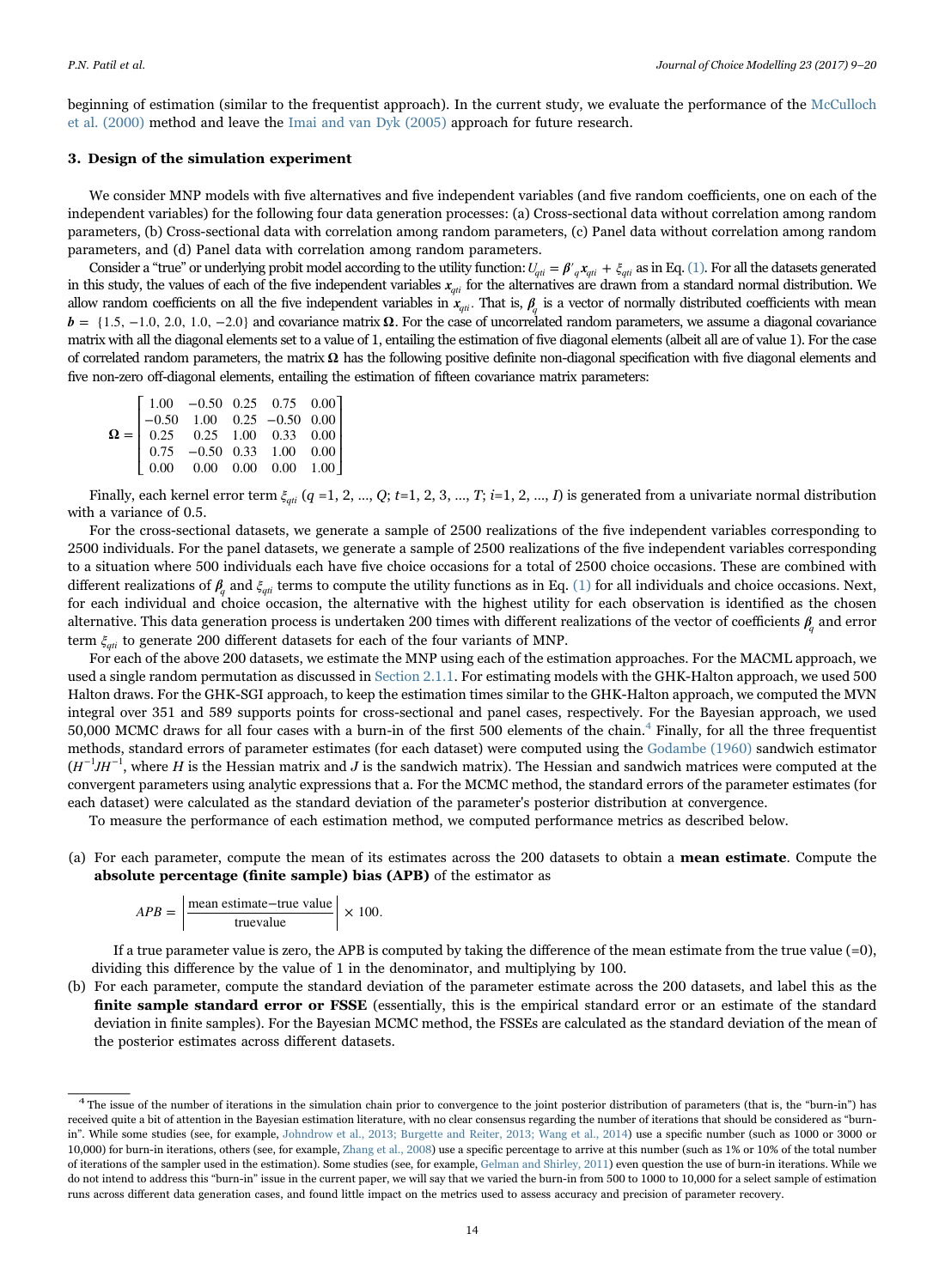| Overall summary of the simulation results.<br>Table 1                     |                |                                                           |                |                |                                                         |                  |                |                |                                              |                          |                              |                    |                |                |                        |                                            |                    |                    |
|---------------------------------------------------------------------------|----------------|-----------------------------------------------------------|----------------|----------------|---------------------------------------------------------|------------------|----------------|----------------|----------------------------------------------|--------------------------|------------------------------|--------------------|----------------|----------------|------------------------|--------------------------------------------|--------------------|--------------------|
|                                                                           |                | Cross-sectional data, uncorrelated<br>random coefficients |                |                | Cross-sectional data, correlated random<br>coefficients |                  |                |                | Panel data, uncorrelated random coefficients |                          |                              |                    |                |                |                        | Panel data, correlated random coefficients |                    |                    |
|                                                                           | <b>MACML</b>   | Halton<br>GHK-                                            | GHK-<br>SGI    | <b>MCMC</b>    | <b>MACML</b>                                            | Halton<br>GHK-   | GHK-<br>SGI    | MCMC           | <b>MACML</b>                                 | Halton<br>GHK-<br>FIMIL. | Halton<br>GHK-<br><b>CML</b> | GHK-<br>CML<br>SGI | MCMC           | <b>MACML</b>   | Halton<br>GHK-<br>FIML | Halton<br>GHK-<br>CMIL.                    | GHK-<br>CML<br>SGI | MCMC               |
| Absolute Percentage Bias (APB)<br>parame-<br>$\overline{a}$               | 2.64           | 3.89                                                      | 3.05           | 3.45           | 3.16                                                    | 4.25             | 3.72           | 16.43          | 3.08                                         | 7.53                     | 4.49                         | 28.15              | 8.23           | 3.62           | 8.43                   | 6.14                                       | 33.09              | 20.42              |
| parame-<br>ters<br>Mean                                                   | 0.65           | 1.25                                                      | 2.27           | 4.23           | $0.71\,$                                                | $\rm 0.85$       | 0.8            | 1.12           | $1.63\,$                                     | 3.42                     | 2.13                         | 22.35              | 6.48           | 2.23           | 3.86                   | 2.89                                       | 24.39              | 3.45               |
| Covariance<br>parame-<br>ters<br>ters                                     | 3.30           | 4.77                                                      | 3.31           | 3.19           | 3.98                                                    | 5.38             | 4.69           | 21.53          | 3.56                                         | 8.90                     | 5.25                         | 30.08              | 8.81           | 4.08           | 9.95                   | 7.22                                       | 35.99              | 26.08              |
| Finite Sample Standard Error (FSSE)<br>parame-<br>$\overline{a}$          | 0.33           | 0.46                                                      | 0.42           | 0.24           | 0.30                                                    | 0.34             | 0.28           | 0.33           | 0.26                                         | 0.25                     | 0.23                         | 0.16               | 0.18           | 0.18           | 0.21                   | 0.21                                       | 0.12               | 0.21               |
| parame-<br>ters<br>Mean                                                   | 0.22           | 0.28                                                      | 0.26           | 0.25           | 0.28                                                    | 0.32             | 0.26           | 0.35           | 0.19                                         | 0.21                     | 0.19                         | 0.14               | 0.17           | 0.19           | 0.22                   | 0.22                                       | 0.13               | 0.23               |
| Covariance<br>parame-<br>ters<br>ters                                     | $0.37\,$       | 0.52                                                      | $0.47$         | 0.24           | 0.31                                                    | 0.35             | 0.29           | 0.32           | 0.28                                         | 0.26                     | 0.24                         | 0.16               | 0.18           | 0.18           | 0.20                   | 0.20                                       | 0.12               | 0.2                |
| Asymptotic Standard Error (ASE)<br>parame-<br>$\overline{a}$              | 0.33           | 0.46                                                      | 0.44           | 0.23           | 0.25                                                    | 0.36             | 0.27           | 0.28           | 0.22                                         | 0.25                     | 0.23                         | 0.16               | $0.17$         | 0.17           | 0.22                   | 0.20                                       | 0.16               | 0.19               |
| parame-<br>ters<br>Mean                                                   | 0.24           | 0.30                                                      | 0.28           | 0.23           | 0.27                                                    | 0.31             | 0.28           | 0.31           | 0.16                                         | 0.20                     | 0.19                         | 0.15               | 0.16           | 0.20           | 0.19                   | 0.21                                       | 0.17               | 0.18               |
| Covariance<br>parame-<br>ters<br>ters                                     | 0.36           | 0.51                                                      | 0.49           | 0.23           | 0.24                                                    | 0.38             | 0.26           | 0.27           | 0.24                                         | 0.27                     | 0.24                         | 0.16               | 0.17           | 0.16           | 0.23                   | 0.19                                       | 0.15               | 0.19               |
| RMSE and Coverage Probability (CP)<br>$\mathbf{CP_{80\%}}$<br><b>RMSE</b> | 0.345<br>92.12 | 0.466<br>89.95                                            | 0.429<br>90.47 | 0.360<br>90.14 | 0.309<br>88.28                                          | $0.429$<br>86.49 | 0.373<br>86.12 | 0.541<br>57.25 | 80.42<br>0.291                               | 0.384<br>63.73           | 0.318<br>74.01               | 0.560<br>52.46     | 0.386<br>59.23 | 0.316<br>75.86 | 0.395<br>58.17         | $0.343$<br>71.53                           | 0.631<br>49.55     | $0.507\,$<br>55.46 |
| Computation Time (minutes)<br>Convergence                                 | 0.72           | 1.06                                                      | 0.86           | 5.31           | $2.07\,$                                                | 2.79             | 2.66           | 6.44           | 5.88                                         | 13.42                    | 6.75                         | 14.48              | 7.02           | 8.73           | 24.53                  | 9.76                                       | 27.36              | 8.97               |
| computa-<br>time<br>ASE                                                   | 0.31           | 0.33                                                      | 0.31           | $\mathsf I$    | 0.41                                                    | 0.38             | 0.36           | $\mathsf I$    | 12.98                                        | 17.23                    | 13.85                        | 18.29              | $\mathbb{I}$   | 14.36          | 20.45                  | 17.53                                      | 22.01              | $\mathsf I$        |
| Total runtime<br>tion time                                                | $1.03\,$       | 1.39                                                      | $1.17\,$       | 5.31           | 2.58                                                    | $3.17\,$         | 3.02           | 6.44           | 18.86                                        | 30.65                    | 20.60                        | $32.77$            | $7.02\,$       | 23.09          | 44.98                  | 27.29                                      | 49.37              | 8.97               |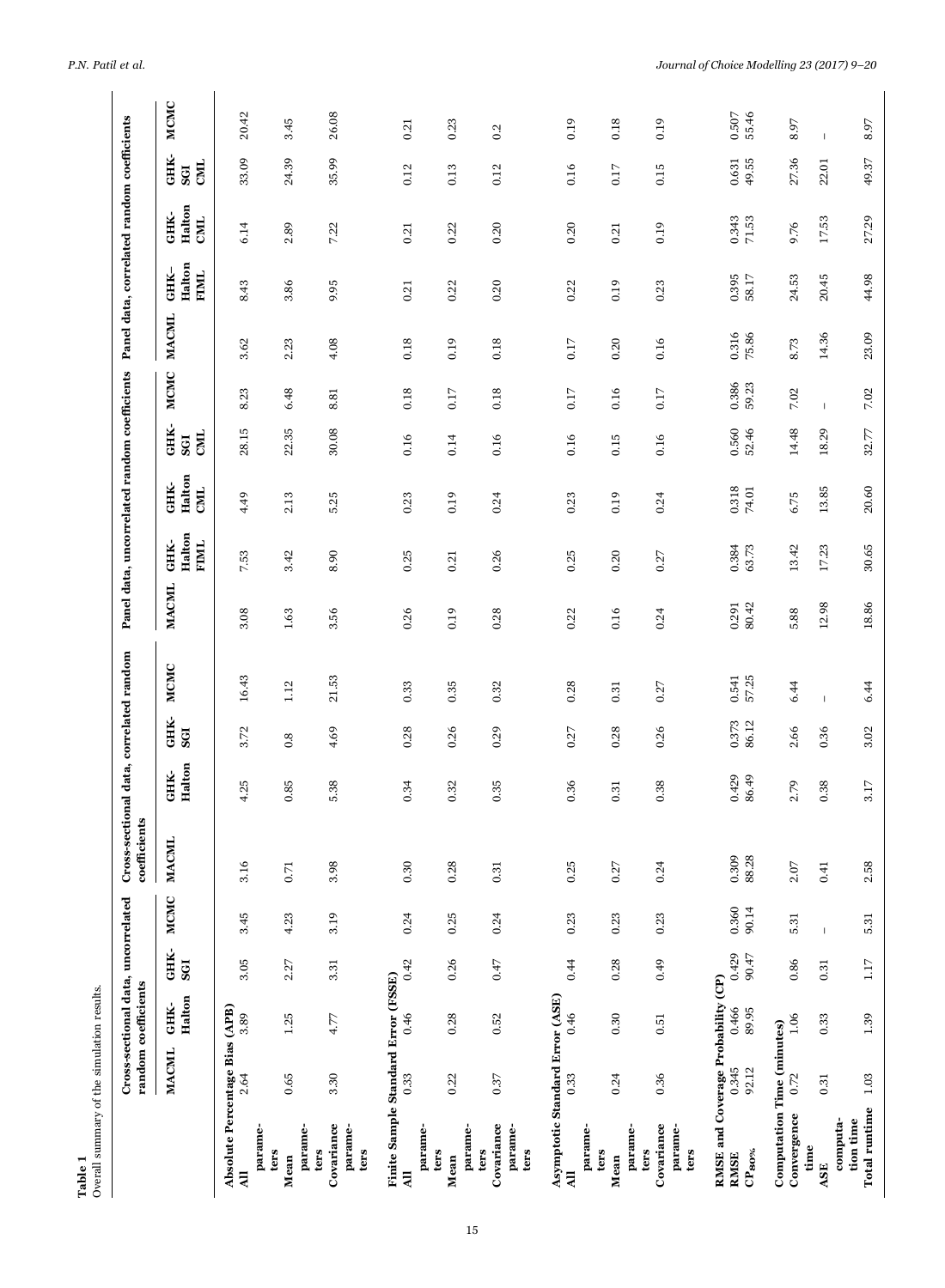- (c) For each parameter, compute the standard error of the estimate using the Godambe sandwich estimator. Then compute the mean of the standard error across the 200 datasets, and label this as the asymptotic standard error or ASE (this is the standard error of the distribution of the estimator as the sample size gets large). For the Bayesian MCMC method, the ASEs are computed as the standard deviation of parameter's chain at the end of the convergence and then averaged across the 200 datasets.
- (d) For each parameter, compute the square root of mean squared error (RMSE) as  $RMSE = \sqrt{(Mean Estimate - True Value)^2 + FSSE^2}$
- (e) For each parameter, compute the coverage probability (CP) as below

 $CP = \frac{1}{N} \sum_{r=1}^{N} I \left[ \hat{\beta}_{X}^{r} - t_{\alpha}^{*} \text{se}(\hat{\beta}_{X}^{r}) \leq \beta_{X} \leq \hat{\beta}_{X}^{r} + t_{\alpha}^{*} \text{se}(\hat{\beta}_{X}^{r}) \right]$  $\alpha$ <sup>*r*</sup> $t_{\alpha}$ <sup>\*</sup>se $(\hat{\beta}_{X}^{\prime})$  $X \sim \rho_X$  $\frac{1}{N}\sum_{r=1}^{N} I\left[\hat{\beta}_{X}^{r} - t_{\alpha}^{*}\text{se}(\hat{\beta}_{X}^{r}) \leq \beta_{X} \leq \hat{\beta}_{X}^{r} + t_{\alpha}^{*}\text{se}(\hat{\beta}_{X}^{r})\right]$ , where, CP is the coverage probability,  $\hat{\beta}_{X}^{r}$  is the estimated value of the parameter in dataset  $r$ ,  $\beta_X$  is the true value of the parameter,  $se(\beta_X^r)$  is the asymptotic standard error (ASE) of the parameter in the dataset r,  $I_{\cdot}$  is an indicator function which takes a value of 1 if the argument in the bracket is true (otherwise 0), N is the number of datasets (200), and  $t_a$  is the t-statistic value for a given confidence level (1 –  $\alpha$ ) × 100. We compute CP values for 80% nominal coverage probability (i.e.,  $\alpha = 0.20$ ). CP is the empirical probability that a confidence interval contains the true parameter (i.e., the proportion of confidence intervals across the 200 datasets that contain the true parameter). CP values smaller than the nominal confidence level (80% in our study) suggest that the confidence intervals do not provide sufficient empirical coverage of the true parameter.

(f) Store the run time for estimation, separately for convergence of the parameter estimates and for calculation of the ASE values necessary for inference.

# 4. Performance evaluation results

Table 1 presents an overall summary of the performance of all the estimation approaches considered in this study – MACML, GHK-Halton, GHK-SGI, and MCMC – for all four cases of the MNP data generation process – cross-sectional uncorrelated, cross-sectional correlated, panel uncorrelated, and panel correlated.<sup>5</sup> Note that two different columns are reported for the GHK-Halton method for panel data settings. One of them corresponds to the traditional GHK-Halton-FIML approach and the other corresponds to the GHK-Halton-CML approach.

For each of the estimation methods and data settings, the first block of rows in Table 1 presents the average APB value (across all parameters), as well as the average APB value computed separately for the mean (the  $\bm{b}$  vector) parameters and the covariance matrix (the **Ω** matrix) elements. The second and third blocks provide the corresponding information for the FSSE and ASE measures. The fourth block provides the RMSE and CP measures for all model parameters, and the final block provides the average model estimation run times across all 200 datasets, split by the time for convergence to the final set of parameters and the time needed for ASE computation in the frequentist methods. Several key observations from this table are discussed in the next few sections.

#### 4.1. Accuracy of parameter recovery

The APB measures in the first block of Table 1 provide several important insights. The MACML approach outperforms other inference approaches for all the four cases of data generation. This underscores the superiority of the MACML approach in accurately recovering model parameters. In all inference approaches, the overall APB increases as we move from the cross-sectional to panel case, and from the uncorrelated to the correlated case. But, even here, the MACML shows the least APB dispersion among the many data generation cases, while the MCMC and GHK-SGI approaches show the highest dispersions among the data generation cases. The most striking observation is the rapid degradation of the MCMC approach between the uncorrelated and correlated random coefficients cases, for both cross-sectional and panel data sets. The MCMC has the worst APB of all inference approaches (and by a substantial margin) in the correlated random coefficients setting in the cross-sectional case, and the second worst APB in the correlated random coefficients in the panel case. In terms of the performance of the GHK-SGI approach, the most striking observation is the substantially poor performance of the GHK-SGI approach (in combination with the CML approach) in the panel cases relative to the performance of the GHK-SGI approach in the cross-sectional cases.<sup>6</sup>

 $\frac{5}{10}$  The detailed results for all the cases are available in an online appendix at: http://www.caee.utexas.edu/prof/bhat/ABSTRACTS/SimEval/Appendix.pdf.<br>6 This significant drop in the GHK-SGI performance from the cr increase in the dimension of integration (recall that the panel models using the CML approach in this paper involve 8-dimensional integrals, while the cross-sectional models involve 4-dimensional integrals), (2) due to the change in the nature of the dataset (cross-sectional to panel), and (3) due to any potential difficulty of using SGI approach in conjunction with the CML method. To disentangle these effects, we conducted additional simulation experiments with the GHK-SGI method. Specifically, we estimated models on simulated data for cross-sectional MNP with uncorrelated random parameters for seven choice alternatives (dimension of integration equals 6) and 9 choice alternatives (dimension of integration equals 8), respectively, with the same simulation configuration as discussed earlier. The overall APB values for the 6 and 8 dimensional integration cases (with the new cross-sectional data) were 6.59 and 12.30, respectively (and the overall APB for the 4 dimensional uncorrelated cross-sectional case is 3.05; see Table 1). These results indicate that the ability of the GHK-SGI method to recover true parameters degrades quickly after 4 or 5 dimensions (another recent study by Abay (2015) confirms this trend). It is worth noting, however, that the panel data model integrals of 8 dimensions (as in Table 1) show a much poorer performance (APB values are around 30%) compared to cross-sectional data models of the same dimension. This could be due to evaluation of a greater number of 8 dimensional integrals in the panel datasets estimated using CML approach. That is, for a cross-sectional dataset with 2500 observations and 9 alternatives, we evaluate a total of twenty-five hundred 8-dimensional integrals, while for a panel dataset with 500 observations with 5 choice occasions, we evaluate a total of five thousand 8-dimensional integrals. Therefore, it appears that the performance of the SGI method degrades quickly with the dimensionality of integration as well as with the number of integrals evaluated (in this case the number of 8-dimensional integrals doubled due to the CML approach). However, further research is required to fully disentangle the impact of the nature of the dataset and dimension of integration on the performance of the SGI method.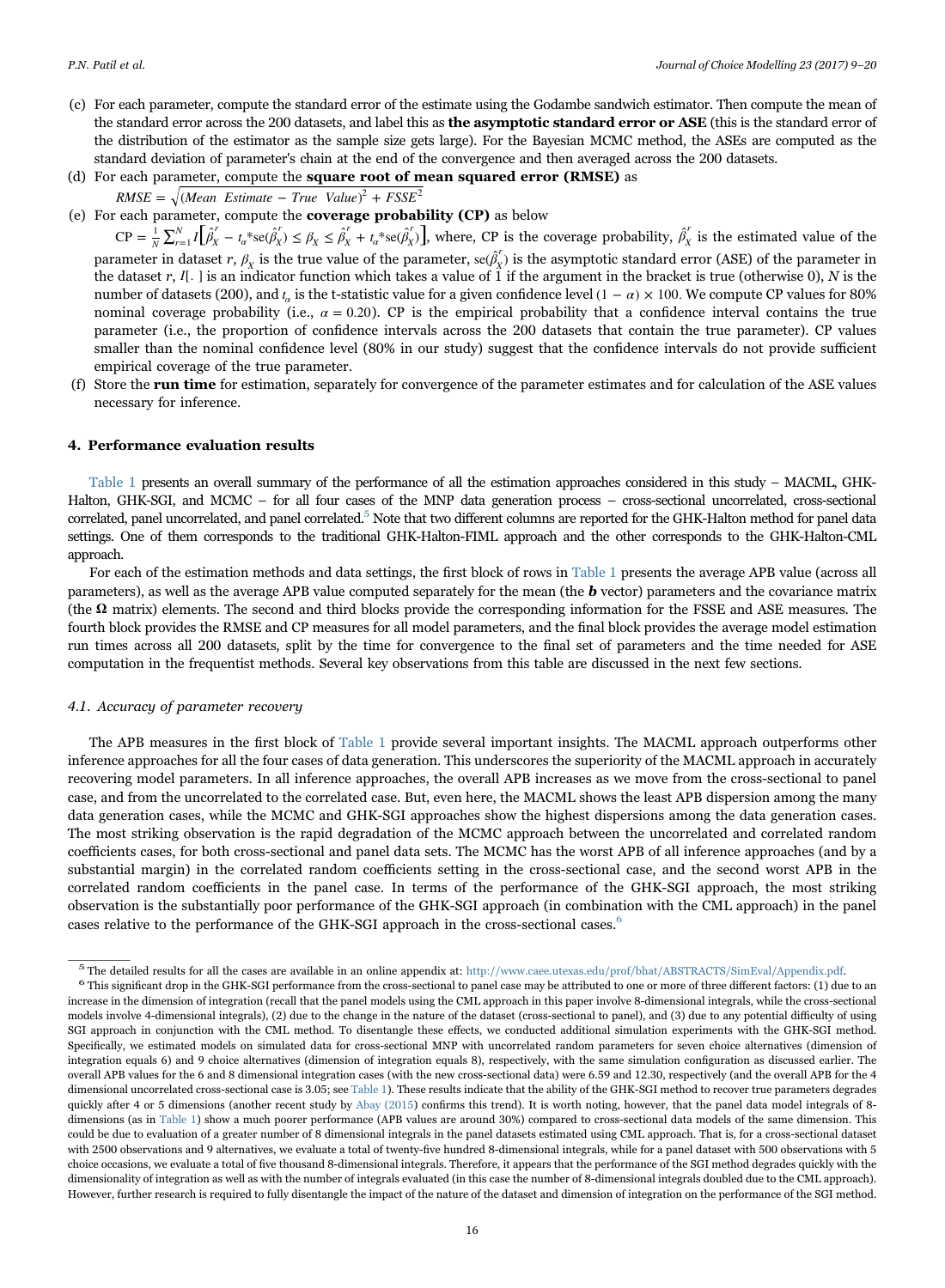The APB values from the GHK-Halton approach for the cross-sectional cases are higher than (but in the same order of APB) as the other two frequentist (MACML and GHK-SGI) approaches for the cross-sectional cases. For the panel cases, as already discussed, we implement both an FIML version (labeled as GHK Halton-FIML in Table 1) as well as a CML version (labeled as GHK Halton-CML) of the GHK-Halton approach. Both these GHK Halton versions provide an APB that is higher than the MACML approach, but are superior to the GHK-SGI and MCMC approaches in terms of recovering parameters accurately. Between the FIML and CML versions of this GHK-Halton approach, the latter approach recovers the parameters more accurately; the APB for the GHK-Halton-FIML simulator is 30–50% higher than the GHK-Halton CML simulator. This is a manifestation of the degradation of simulation techniques to evaluate the MVNCD function as the number of dimensions of integration increases. The results clearly show the advantage of combining the traditional GHK simulator with the CML inference technique for panel data, although the MACML approach still dominates over the GHK-Halton CML approach.

The split of the APB by the mean and covariance parameters follow the overall APB trends rather closely. Not surprisingly, except for the MCMC approach with uncorrelated cross-sectional data, it is more difficult to recover the covariance parameters accurately relative to the mean parameters. For the frequentist methods, this is a reflection of the appearance of the covariance parameters in a much more complex non-linear fashion than the mean parameters in the likelihood function, leading to a relatively flat loglikelihood function for different covariance parameter values and more difficulty in accurately recovering these parameters. But the most noticeable observation from the mean and covariance APB values is the difference between these for the MCMC method with correlated random coefficients. In fact, it becomes clear now that the substantially higher overall APB for the MCMC approach (relative to the MACML and GHK-Halton approaches) for the correlated random coefficients case is primarily driven by the poor MCMC ability to recover the covariance parameters, suggesting increasing difficulty in drawing efficiently from the joint posterior distribution of parameters (through a sequence of conditioning mechanisms) when there is covariance in the parameters.

In summary, from the perspective of recovering parameters accurately, the MACML outperforms other approaches for all the four data generation cases. The GHK-Halton also does reasonably well across the board, with the GHK-Halton-CML doing better than the GHK-Halton-FIML for the panel cases. The GHK-SGI is marginally better than the GHK-Halton for the cross-sectional cases, but, when combined with the CML approach, is the worst in the panel cases. The MCMC approach's ability to recover parameters is in the same range as the approaches involving the GHK-Halton for the uncorrelated random coefficients cases, but deteriorates substantially in the presence of correlated random coefficients (note also that 50,000 iterations are used in the MCMC approach in the current paper, more than the 5000–15,000 iterations typically used in earlier MCMC estimations of the MNP; see, for example, Chib et al., 1998; Johndrow et al., 2013; Jiao and van Dyk, 2015.

#### 4.2. Precision in estimation across approaches

We now turn to standard errors. The FSSE values are useful for assessing the empirical (finite-sample) efficiency (or precision) of the different estimators, while the ASE values provide efficiency results as the sample size gets very large. The ASE values essentially provide an approximation to the FSSE values for finite samples. Table 1 indicates that the MCMC estimator has the advantage of good efficiency (lowest FSSE and ASE) for the cross-sectional, uncorrelated random coefficients case, but the GHK-SGI wins the finite-sample efficiency battle (lowest FSSE) for all the remaining three cases.<sup>7</sup> In terms of ASE, the MACML has the lowest value for the cross-sectional correlated case, while the GHK-SGI has the lowest value for the panel cases. Such a high precision in the estimates in the GHK-SGI, however, is not of much use because of the rather high finite sample bias (APB) in the parameter estimates of the GHK-SGI approach. In all cases, the MACML does very well too in terms of closeness to the approach with the lowest FSSE and ASE. Of particular note is that the MACML estimator's efficiency in terms of both FSSE and ASE is better than the traditional frequentist GHK-Halton simulator for all cases, except in the panel data-uncorrelated random coefficients case. Additionally, the MACML estimator's efficiency, while not as good as that of the MCMC in the two uncorrelated coefficients cases, is better than the MCMC for the two correlated coefficients cases.

For all the frequentist methods, the FSSE and ASE values across all parameters are smaller in the presence of correlation among random parameters than without correlation. As can be observed from the third rows of the tables under FSSE and ASE in Table 1, this pattern is driven by the smaller FSSE and ASE values for the covariance parameters in the correlated case relative to the noncorrelated case. As discussed in Bhat et al. (2010), it may be easier to retrieve covariance parameters with greater precision at higher values of covariance because, at lower correlation values, the likelihood surface tends to be flat, increasing the variability in parameter estimation. This trend, however, reverses for the MCMC method, with the FSSE and ASE values being higher in data settings with correlated random parameters than those with non-correlated random parameters, presumably for the same reason that the APB values in the MCMC method are very high in the correlated coefficients case relative to the uncorrelated coefficients case. Across all inference approaches, a consistent result is that the FSSE and ASE are smaller for the mean parameters than the covariance parameters. Also, the closeness of the FSSE and ASE values for the frequentist approaches suggest that the inverse of the Godambe sandwich estimator serves as a good approximation to the finite sample efficiency for the sample size considered in this paper. The FSSE and ASE are also close for the MCMC approach.

Overall, in terms of estimator efficiency, it appears that all inference approaches do reasonably well. There are also some more

 $^7$  While the sampling distribution (whose standard deviation is represented by FSSEs) is not a Bayesian concept, one may invoke the Bernstein–von Mises Theorem (see Train (2009), pp. 288) that the posterior distribution of each parameter converges to a normal distribution with the same variance as that of the maximum likelihood estimator (frequentist estimator, to be more inclusive) to use the FSSE values for assessing the empirical efficiency of the MCMC estimator.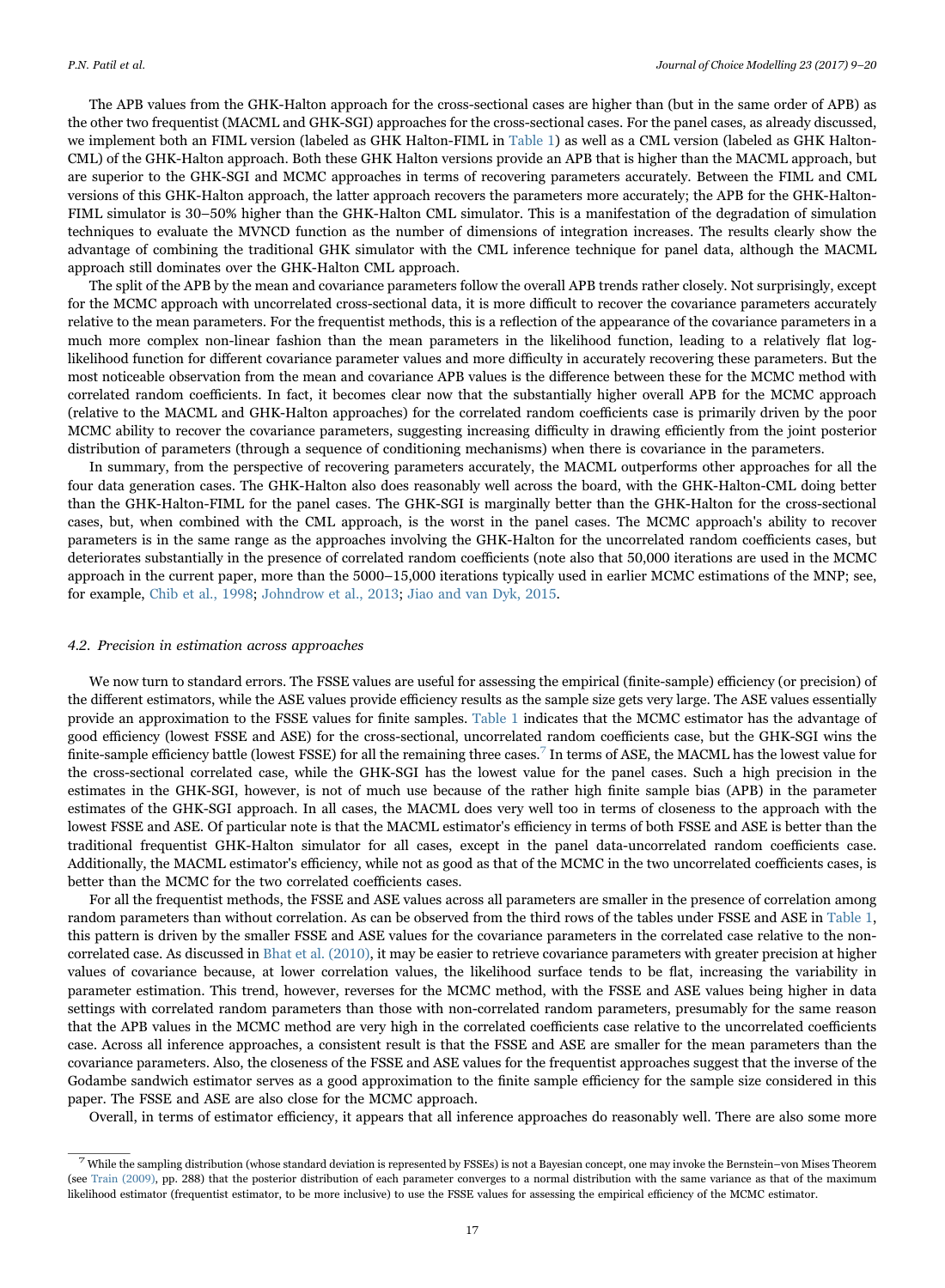general takeaways from the examination of the FSSE and ASE values. First, while the full-information maximum likelihood approach is theoretically supposed to be more asymptotically efficient than the limited-information composite marginal likelihood approach (see a proof for this in Bhat (2015)), this result does not necessarily extend to the case when there is no clear analytically tractable expression for the probabilities of choice in a discrete choice model. This is illustrated in the FSSE/ASE estimates from the GHK Halton-FIML and GHK Halton-CML approaches for panel data in Table 1, with the latter proving to be a more efficient estimator than the former. At a fundamental level, when any kind of an approximation is needed (either through simulation methods or analytically) for the choice probabilities, the efficiency results will also depend on how accurately the objective function (the loglikelihood function in FIML and the composite log-likelihood in CML) can be evaluated. The CML approach has lower dimensional integrals, which can be evaluated more accurately than the higher dimensional integrals in the FIML approach, and this can lead to a more efficient CML estimator (as is the case in Table 1). Second, the MACML estimator's efficiency is consistently better than that of the GHK-Halton based simulator for the range of data settings considered in this paper. In combination with the superior performance of the MACML in terms of parameter recovery, this lends reinforcement to our claim that accuracy of evaluating the objective function (as a function of the parameters to be estimated) does play a role in determining estimator efficiency. Third, while Bayesian estimators are typically invoked on the grounds of good small sample inference properties in terms of higher efficiency relative to frequentist estimators in finite samples, our results indicate that, at least for the sample size considered in this paper, this all depends on the context and is certainly not a foregone conclusion empirically. For instance, while the MCMC approach leads to lower FSSE/ASE values than the MACML approach for the uncorrelated coefficients cases, the MACML leads to lower FSSE/ASE values than the MCMC approach for the correlated coefficients cases.

#### 4.3. Root Mean Squared Error (RMSE) and Coverage Probability (CP)

The RMSE measure combines the bias and efficiency considerations into a single metric, as discussed in Section 3. The results indicate that the MACML approach has the lowest RMSE values for all the four data generation cases. The GHK-SGI approach is the next best for the cross-sectional cases, but is the worst (and by a substantial margin) for the panel cases. The MCMC approach and the GHK-Halton approach are comparable to each other in the cross-sectional uncorrelated coefficients (first) case in Table 1, and both of these are also comparable to the performance of the GHK-SGI approach in this first case. For the panel uncorrelated coefficients (third) case, the MCMC has an RMSE value comparable to the FIML version of the GHK-Halton, but fares clearly worse than the CML version of the GHK-Halton. Of course, for both the correlated coefficients cases (second and fourth cases), the MCMC is not a contender at all based on our analysis.

The coverage probability (CP) values help assess how the parameter estimates spread about the true parameter value. As one may observe from Table 1, all approaches provide good empirical coverage of the 80% nominal confidence interval in the cross-sectional uncorrelated case (all the values are above 80%). The MCMC falls short in the cross-sectional correlated random coefficients case. For the panel cases, the MACML and the GHK-Halton CML approaches are the only two that cover or come very close to covering the 80% confidence interval, with the MACML clearly providing better coverage than the GHK-Halton CML. These results are generally in line with the RMSE value trends.

Overall, based on the RMSE and CP values, the MACML approach is the clear winner across all data generation cases. In terms of stability in performance across all cases, the GHK-Halton turns out to be the second best inference approach in our results (when used in combination with the CML approach in the two cases of panel data).

#### 4.4. Computation time

The last block of Table 1 provides model estimation times (or run times) for different estimation methods explored in this study. The total run time for the frequentist methods include both the time taken for parameter convergence as well as for the computation of asymptotic standard errors (ASEs) using the Godambe sandwich estimator. The run times reported for the MCMC approach does not include ASE computation; instead, it involves a simple standard deviation of the posterior distribution. The computer configuration used to conduct these tests is: Intel Xeon® CPU E5-1620@3.70 GHz, Windows 7 Enterprise (64 bit), 16.0 GB RAM. Also, all the estimations were performed using codes written in the Gauss matrix programming suite to ensure comparability.

The results in Table 1 shows that the convergence times for the MACML approach is the lowest for the cross-sectional datasets, with the time for ASE computation being about half of the convergence time for the uncorrelated random coefficients case and a fifth of the convergence time for the correlated random coefficients case. The other two frequentist approaches take about the same time as the MACML. However, the time for the Bayesian MCMC approach is substantially higher in the cross-sectional cases (about five times the MACML estimation time for the uncorrelated coefficients case and 2.5 times the MACML estimation time for the correlated coefficients case). As also observed by Train (2009), we found little change in the MCMC estimation time between the uncorrelated and correlated coefficients cases.

For the panel cases, the MACML is the fastest approach in terms of convergence time, though the GHK-Halton implemented with the CML approach has a comparable convergence time. The other two frequentist approaches (GHK-Halton with FIML and the GHK-SGI CML) have a much higher convergence time relative to the MACML and GHK-Halton CML approaches. The MCMC convergence times are in the same range as the MACML and GHK-Halton-CML. However, the MCMC has the advantage that the ASE estimates of parameters are obtained directly from the posterior distribution of parameters at convergence. For the frequentist methods, however, the ASE computation involves the computation of the inverse of the Godambe information matrix, which itself involves the computation of the Hessian matrix that is time consuming (the ASE computation time for the MACML approach, for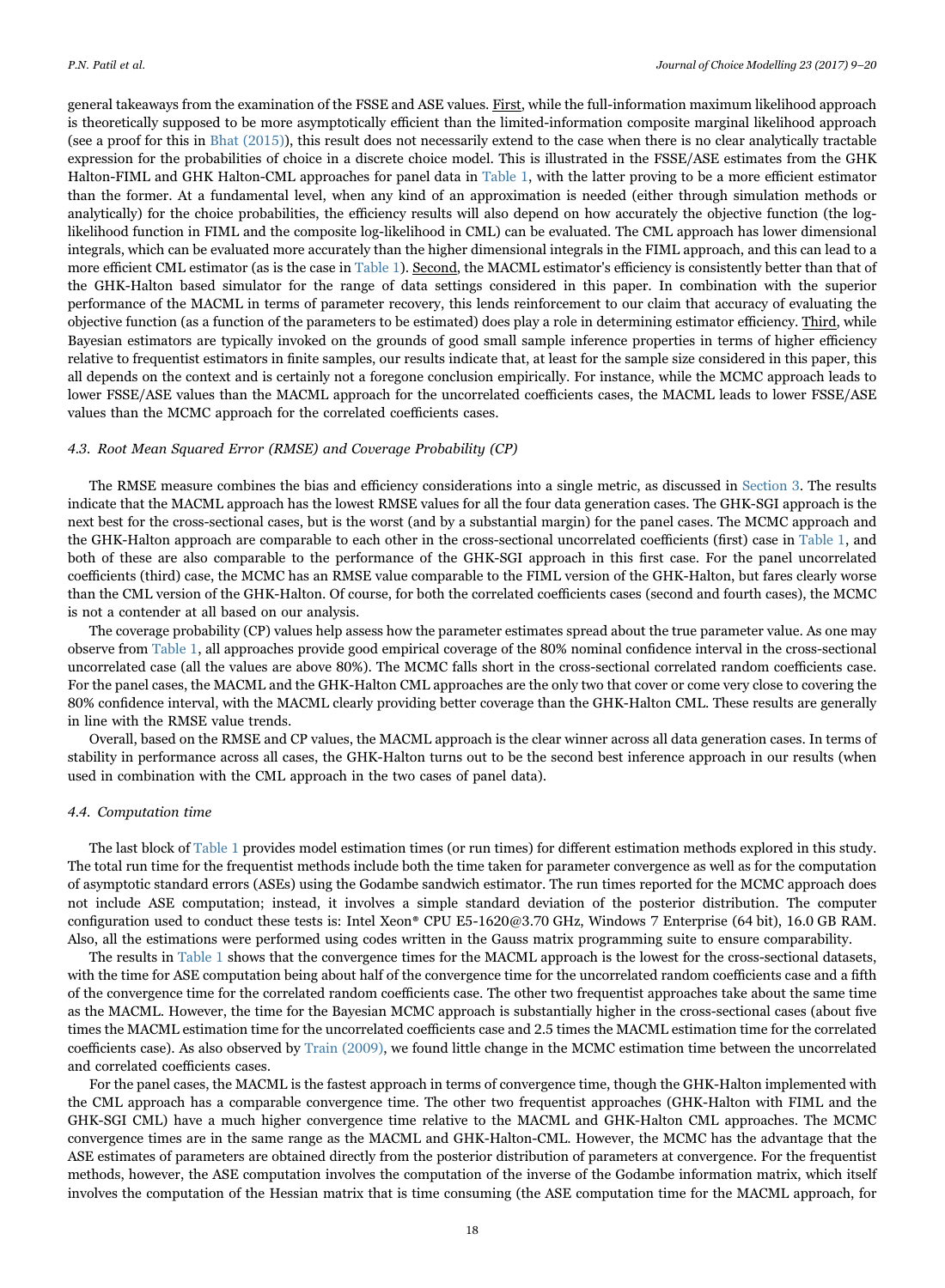example, is about twice the time needed for parameter convergence in the two panel cases). When the ASE computation time is added in for the frequentist methods, the MCMC has a speed advantage by a factor of about 2.5 relative to the MACML. The problem, though, is that the MCMC fares much more poorly compared to the MACML (and GHK-Halton CML) approaches for panel data in terms of parameter recovery accuracy and precision, as evident in the RMSE and CP measures.

#### 5. Summary and conclusions

Multinomial Probit (MNP) models are gaining increasing interest for choice model estimation in transportation and other fields. This paper has presented an extensive simulation experiment to evaluate different estimation techniques for MNP models. While one cannot make conclusive statements applicable for all possible data generation settings in terms of number of choice alternatives, correlation structures, and sample sizes, the simulations we have undertaken do provide some key insights that could be used to guide MNP estimation.

Overall, taking all the three metrics (accuracy and precision of parameter recovery and estimation time) into consideration, the MACML approach provided the best performance for the data generation settings examined in this study. These results indicate the promise of this approach for estimating MNP models in different settings. The GHK-Halton simulation, when used in conjunction with the CML approach (for panel models), yielded the second best performance in recovering the parameters. On the other hand, the bias in parameter estimation was more than double that of the MACML approach when the GHK-Halton simulator was used in its original FIML form for panel data models. In fact, the GHK-Halton when combined with the FIML estimator for panel data sets was also less efficient than the GHK-Halton in conjunction with the CML estimator, highlighting the fact that the FIML estimator's theoretical efficiency superiority over the CML estimator may not get manifested in empirical samples when the objective function to be maximized is analytically intractable. In such cases, the accuracy of evaluating the objective function is also important. In the current paper, the CML involves lower-dimensional integrals than the FIML, and the ability to evaluate the lower dimensional integrals more accurately leads to more precision in the CML estimator relative to the FIML estimator. These results highlight the potential for gainful applicability of the CML approach with the traditional GHK simulator.

The GHK-based sparse grid integration approach performed well in the cross-sectional cases, but very poorly for panel datasets when combined with the CML approach. These results suggest that the approach may not be applicable for settings with higher than 5 dimensional integrals or panel data settings (see Abay (2015) for a similar finding). The MCMC approach performed very well for the cross-sectional data without correlation in the parameters and appears to be a good alternative approach to use for such a data setting. But, even in this case, the MACML approach dominates in terms of accuracy and precision of parameter recovery, as well as has a speed advantage by a factor of about five relative to the MCMC approach. Our simulations also indicate a notable limitation of the MCMC approach in recovering MNP parameters in cases where the random coefficients are correlated (both in the crosssectional and panel settings). This finding needs to be further investigated to examine ways to improve the MCMC method in the presence of correlated random coefficients.

The results in this paper are encouraging in that the emerging methods – MACML, CML, and MCMC – are making the estimation of MNP models easier and faster than before. But there is a need for continued simulation experimentation with these alternative methods to provide more general guidance under a wider variety of data settings, including different numbers of alternatives, different sample sizes, different numbers of repeated choice occasions in the panel case, a range of correlation structures across coefficients and choice occasions, and different numbers of exogenous variables and types of exogenous variables (including discrete and binary variables). Also, there are a variety of potential ways to improve upon the MACML and MCMC approaches in particular, such as alternative analytic approximations for the MVNCD function (see Trinh and Genz (2015)) in the MACML, and reducing MACML computation time by sampling pairings for an individual rather than using the full set of pairings as done here. Finally, future research needs to investigate ways to improve the MCMC performance in correlated random coefficients cases and consider Imai and van Dyk's (2005) method of scaling utilities at the beginning of the estimation.

# Acknowledgements

Two anonymous reviewers provided useful comments on an earlier version of this paper.

# References

- Abay, K.A., 2015. Evaluating simulation-based approaches and multivariate quadrature on sparse grids in estimating multivariate binary probit models. Econ. Lett. 126, 51–56.
- Bhat, C.R., 1998. Accommodating variations in responsiveness to level-of-service variables in travel mode choice modeling. Transp. Res. Part A 32 (7), 495–507.
- Bhat, C.R., 2001. Quasi-random maximum simulated likelihood estimation of the mixed multinomial logit model. Transp. Res. Part B 35 (7), 677–693.
- Bhat, C.R., 2003. Simulation estimation of mixed discrete choice models using randomized and scrambled Halton sequences. Transp. Res. Part B 37 (9), 837–855. Bhat, C.R., 2011. The maximum approximate composite marginal likelihood (MACML) estimation of multinomial probit-based unordered response choice models. Transp. Res. Part B 45 (7), 923–939.
- Bhat, C.R., 2014. The composite marginal likelihood (CML) inference approach with applications to discrete and mixed dependent variable models. Found. Trends Econ. 7 (1), 1–117.
- Bhat, C.R., 2015. A new spatial (social) interaction discrete choice model accommodating for unobserved effects due to endogenous network formation. Transportation 42 (5), 879–914.

Bhat, C.R., Sidharthan, R., 2011. A simulation evaluation of the maximum approximate composite marginal likelihood (MACML) estimator for mixed multinomial probit models. Transp. Res. Part B 45 (7), 940–953.

Bhat, C.R., Varin, C., Ferdous, N., 2010. A comparison of the maximum simulated likelihood and composite marginal likelihood estimation approaches in the context